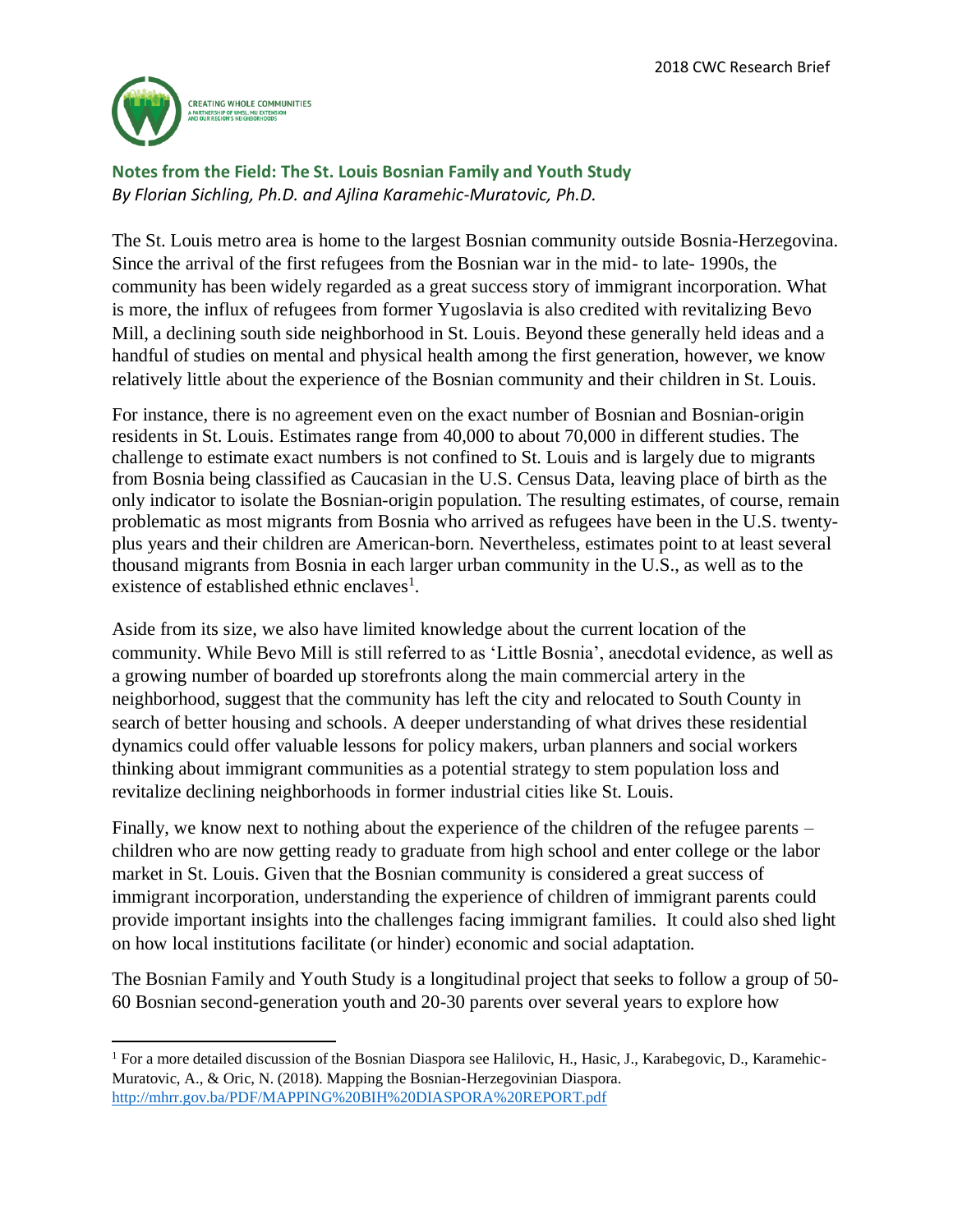families, schools, neighborhoods and urban contexts shape their experiences and influence their decisions at critical moments in their lives. It is our hope that this study will provide useful insights into the kinds of supports and settings that can make St. Louis a welcoming destination for immigrant families and their children in the future.

## **Settlment Patterns of Bosnian Immigrants in St. Louis**

The following section provides a series of maps documenting the settlement patterns of the Bosnian community in the St. Louis metro area since their arrival in the mid 1990's. It should be noted that due to the difficulties of distilling all Bosnian-origin residents from the U.S. Census, the maps only represent respondents who identified as having been born in Bosnia-Herzegovina. However, since it can be assumed that high school aged children are most likely to still reside with their parents, these maps provide a fairly accurate impression of the settlement patterns of Bosnian families in St. Louis over time.

Figure 1 shows the residential patterns for the foreign-born population from Bosnia-Herzegovina in the St. Louis metro area in 2000, right at the end of the main inflow of war refugees from Bosnia. The highest concentration of first-generation Bosnians is in Bevo Mill and the adjacent neighborhoods of Princeton Heights and South Hampton. It is interesting to note that between 1990 and 2000 the population in Bevo Mill increased by about 5% while the city overall lost about 12.2% during the same time period.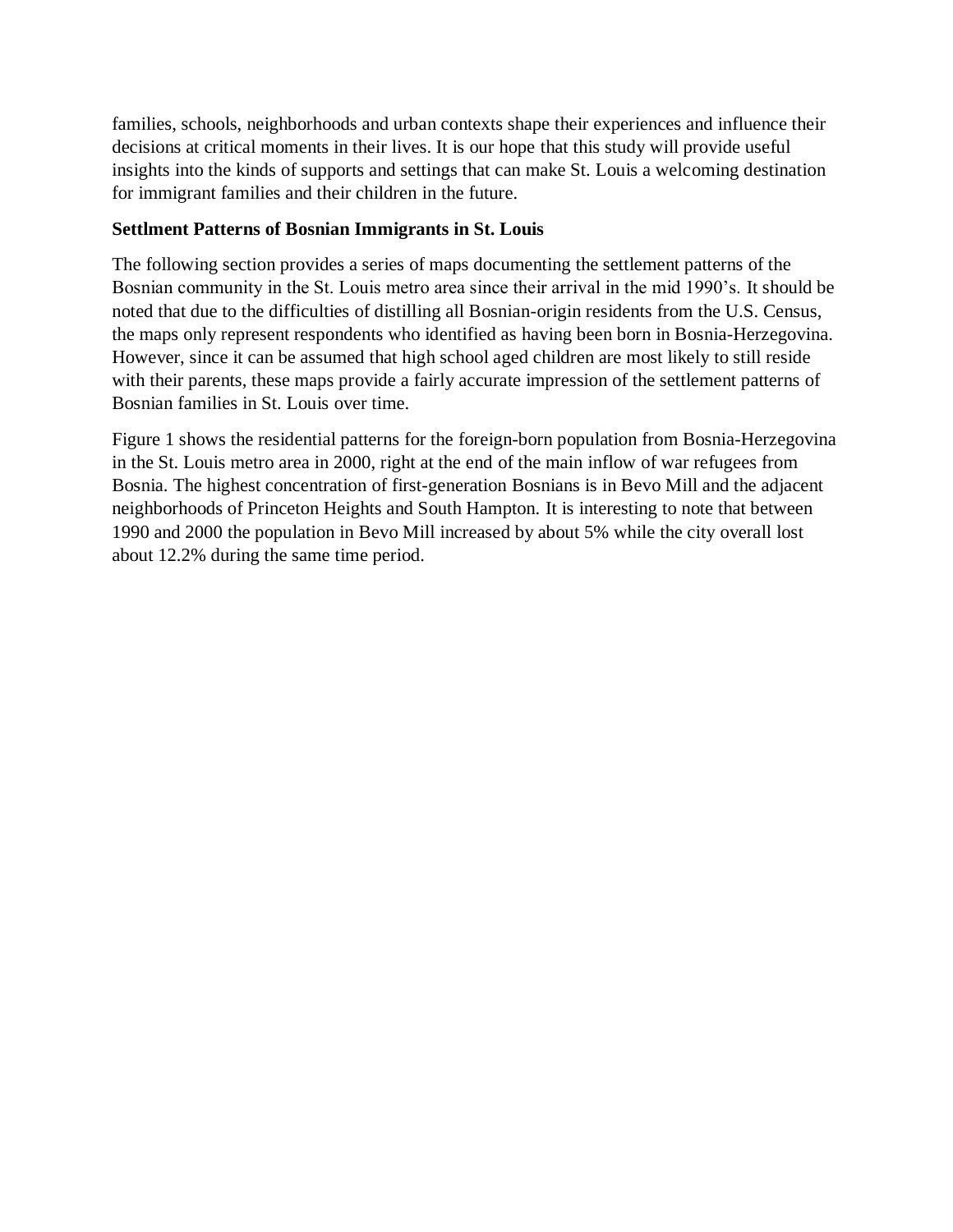

The second figure shows that by the mid 2000's the community had already started the leave Bevo Mill and was beginning to move south. The map indicates the main concentrations of first generation Bosnians in 2007 in Affton, in addition to a small pocket in the Mount Pleasant neighborhood in the city.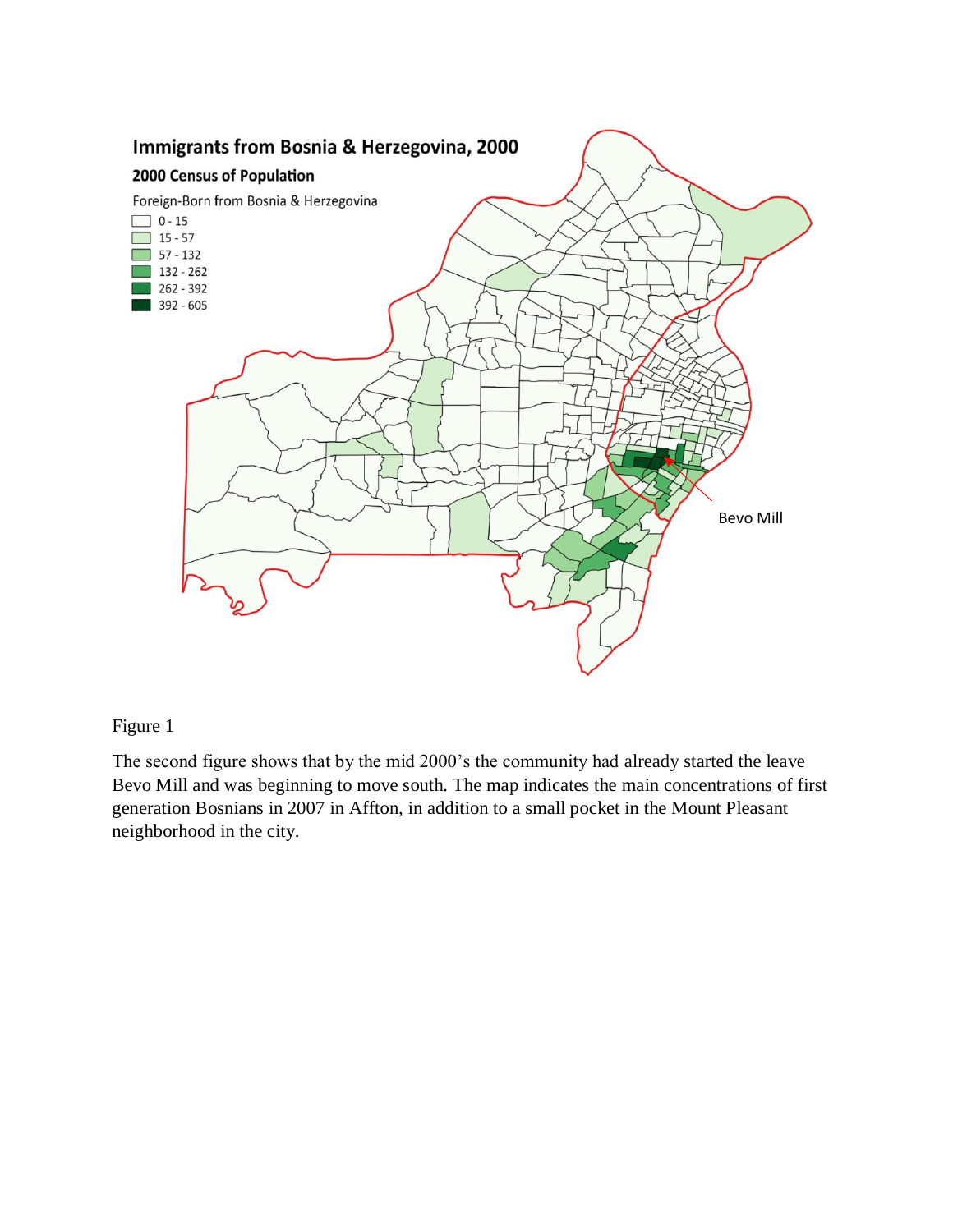

In 2010 the shift of the Bosnian community towards south county municipalities continued with a new locus emerging in Lemay-Mehlville. The residential pocket in Mount Pleasant seems to have largely disappeared by that time. These larger trends correspond with data indicating that, while Bevo Mill gained 5% in population over the 1990s, it lost about 5% between 2000 and 2010.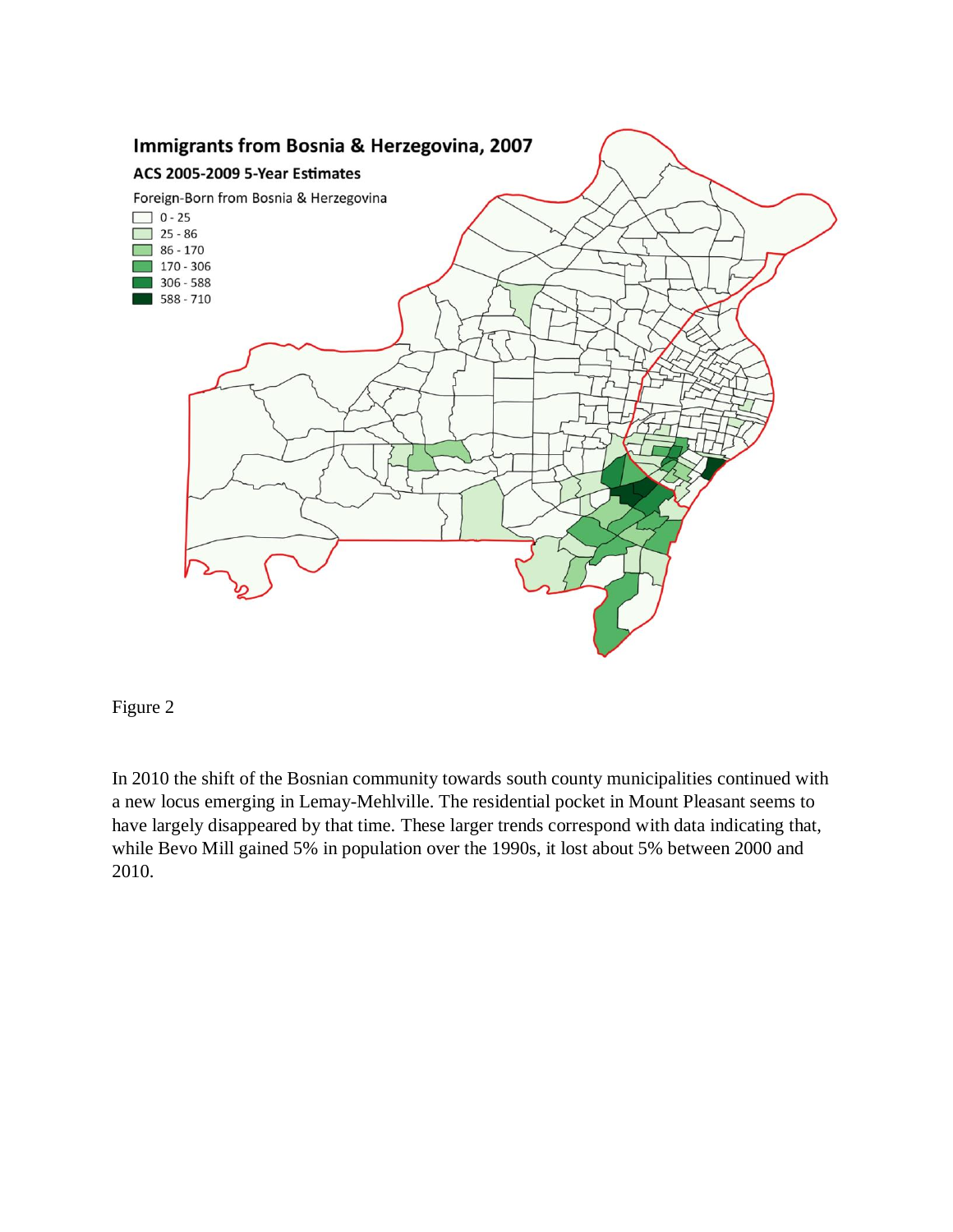

The last map shows that the southward move of the community seems to continue into the early 2010's with large concentrations of first-generation Bosnians emerging in Concord and Oakville.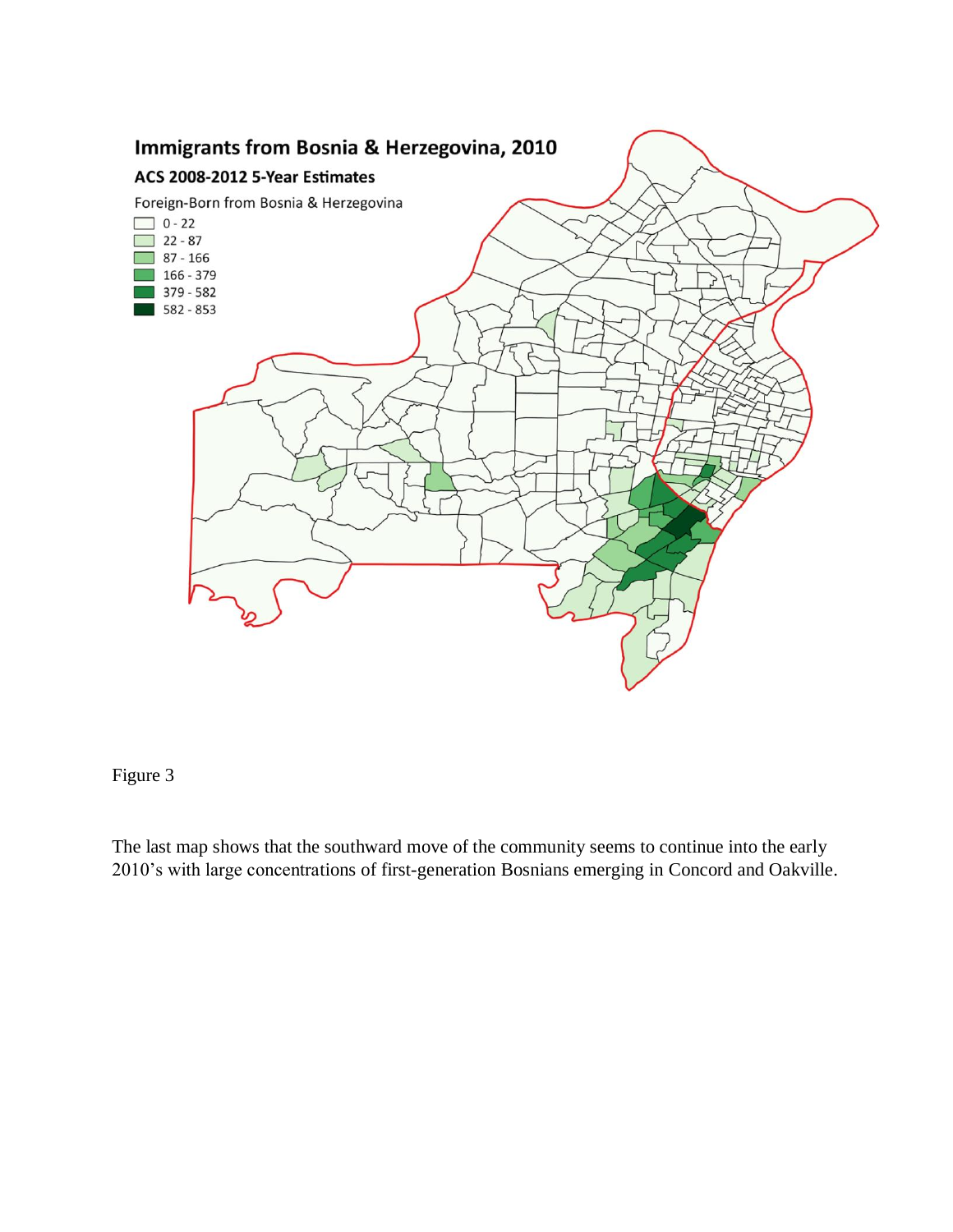

### **Conclusion: The Suburbanization of Bosnian Immigrant Familes**

Our results show that, while the first refugees from Bosnia settled in the Bevo Mill area throughout the 1990s, they soon began moving towards South County. This southward movement seems to have continued until today. Anecdotal evidence from our interviews with Bosnian youth and their parents suggests that the primary motivators that drove this residential shift were the search for safer areas and better quality schools. Although it would seem that public safety and education could provide policy makers with specific policies to attract and retain immigrant families, it is noteworthy that the St. Louis Police Department opened a substation in Bevo Mill in 2015, *after* the majority of the Bosnian community had left the city for South County.

We should point out that our analysis was able to track only Bosnian first-generation families and not their native-born children. Furthermore, safety and better quality schools do not explain the short-lived concentration of Bosnians in Mount Pleasant or how immigrant families access information about which schools and school districts to seek out for their children. We hope that our study will be able to shed light on these questions in the future.